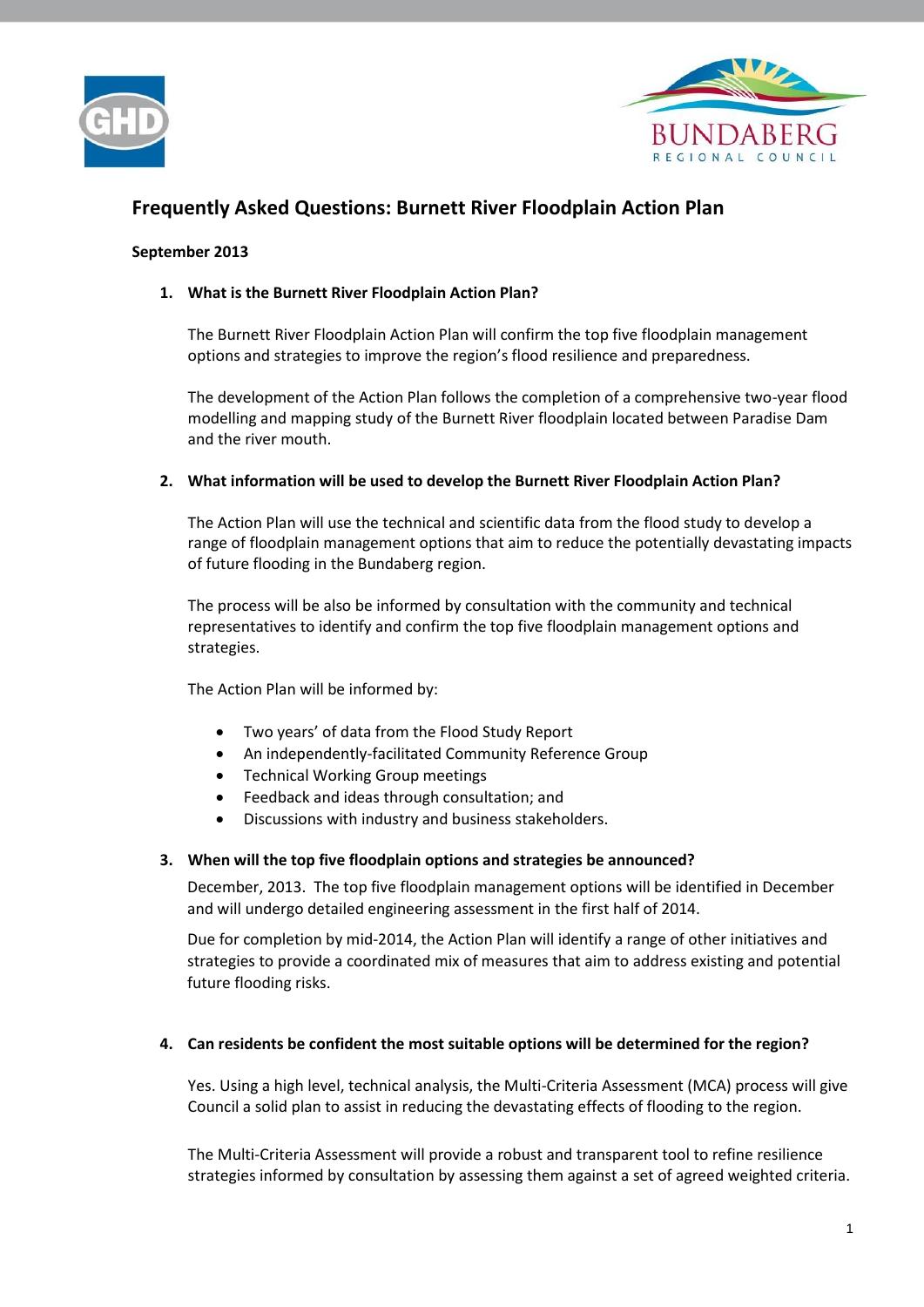Based on the outcomes of the MCA process, five flood risk management options will be identified for funding purposes by December 2013 and undergo additional detailed assessment.

Due for completion by mid-2014, the Action Plan will identify a range of other initiatives and strategies to provide a coordinated mix of measures that aim to address existing and potential future flooding risks.

## **5. What is the role of the Community Reference Group (CRG) for the project?**

Members of the CRG will play an active role in the development of the Action Plan and gather the collective thoughts and ideas from their respective community networks. This will ensure Council can consider all aspects when deciding on the set of options that will be fed into the MCA process.

The CRG members represent a wide cross-section of the community and include residents directly impacted by the floods, community services representatives, environmental groups and business/industry leaders.

An independent Chairperson, Mr Rowan Bond, has been appointed to conduct and manage meeting proceedings with the objective of ensuring the meetings are run fairly and without bias.

## **6. What is the role of the project's Technical Working Group (TWG)?**

In parallel with the community ideas collection, technical inputs from key stakeholder organisations will be sought at critical points in the process.

The TWG will seek to gain insight into the individual requirements and concerns of State Government agencies such as the SES, Transport and Main Roads, and Emergency Services.

The TWG will identify and discuss potential floodplain management strategies, including options put forward by the CRG and also collectively agree to the floodplain management options assessment criteria and weighting used during the MCA.

# **7. What is the difference between the Burnett River Flood Study and the Burnett River Floodplain Action Plan?**

The flood study provided vital information to underpin the development of the Burnett River Floodplain Action Plan. It provides a solid and detailed account of what may happen during a flood and provides Council with:

- o Calibrated flood models
- $\circ$  Flood inundation maps for a range of flood events that indicate the potential flood extents, levels, depths, velocity and flood hazard for the floodplain located between Paradise Dam and the river mouth
- o An improved understanding of the behaviour of flooding across the floodplain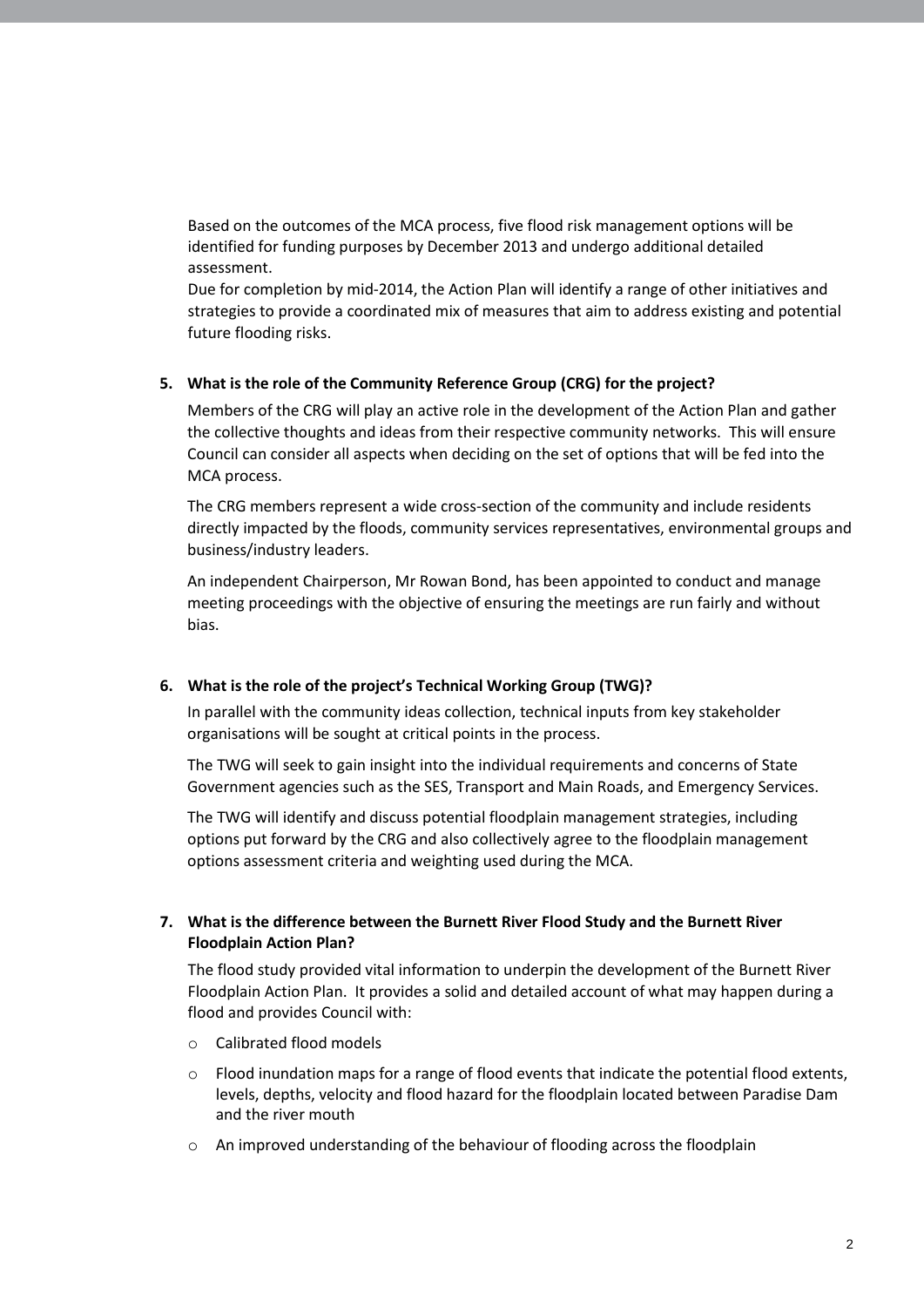- $\circ$  An improved understanding of the impact of infrastructure such as dams and hydraulic structures on river flow rates and flood levels
- o An improved understanding of flood warning times.

## **8. What will this Action Plan achieve?**

This work will give Council a solid plan to assist in reducing the devastating effects of flooding to the region.

This whole process has been, and continues to be, about making informed, rational and workable decisions to build flood resilience and preparedness in the community.

# **9. What sorts of options are being considered for the Action Plan?**

- Property Modification Measures which could include re-zoning, house raising
- Response Modification Measures, which may include improving community awareness, improving flood warning systems, and updating local flood and evacuation plans
- Flood Modification Measures, which may include levees, river dredging and vegetation removal.

## **10. What work has been done since January 2013?**

Bundaberg Regional Council and GHD started work studying the region's flooding behaviour in 2011 to gain a comprehensive understanding of the cause, effects, severity and frequency of recent and future Burnett River flood events.

With significant assistance from the community (as was done after the 2010 and 2011 floods) council collated peak flood levels from the river mouth to Paradise Dam. This data was then used to calibrate the flood model to the January flood to ensure the model was able to replicate flood behaviour across the lower Burnett River. Being the largest flood event in recorded history with an inundation footprint of some 275 $km^2$ , it has taken some months to gather the necessary data for inclusion in the flood study. After exhaustive work, the flood study is now complete and provides vital information to underpin the development of the Burnett River Floodplain Action Plan.

Councils landfills received around 90,000 tonnes of flood waste and were able to recycle around 40% of this. Aside from the extensive work council was doing to clean up and remove this waste a significant technical investigation was undertaken to develop a guideline for mitigation of flood induced scour on dwellings built in a flood hazard area. This document is unique to Australia in addressing foundation conditions and velocity information from flood models to improve resilience of residential foundations.

Council has prepared a Temporary Local Planning Instrument (TLPI) to facilitate a short to medium term response to address the management of land use issues immediately following the 2013 Flood event. Council recognises that the 2013 event affected catchments outside the Burnett River and is reviewing the data from these events to formulate an appropriate flood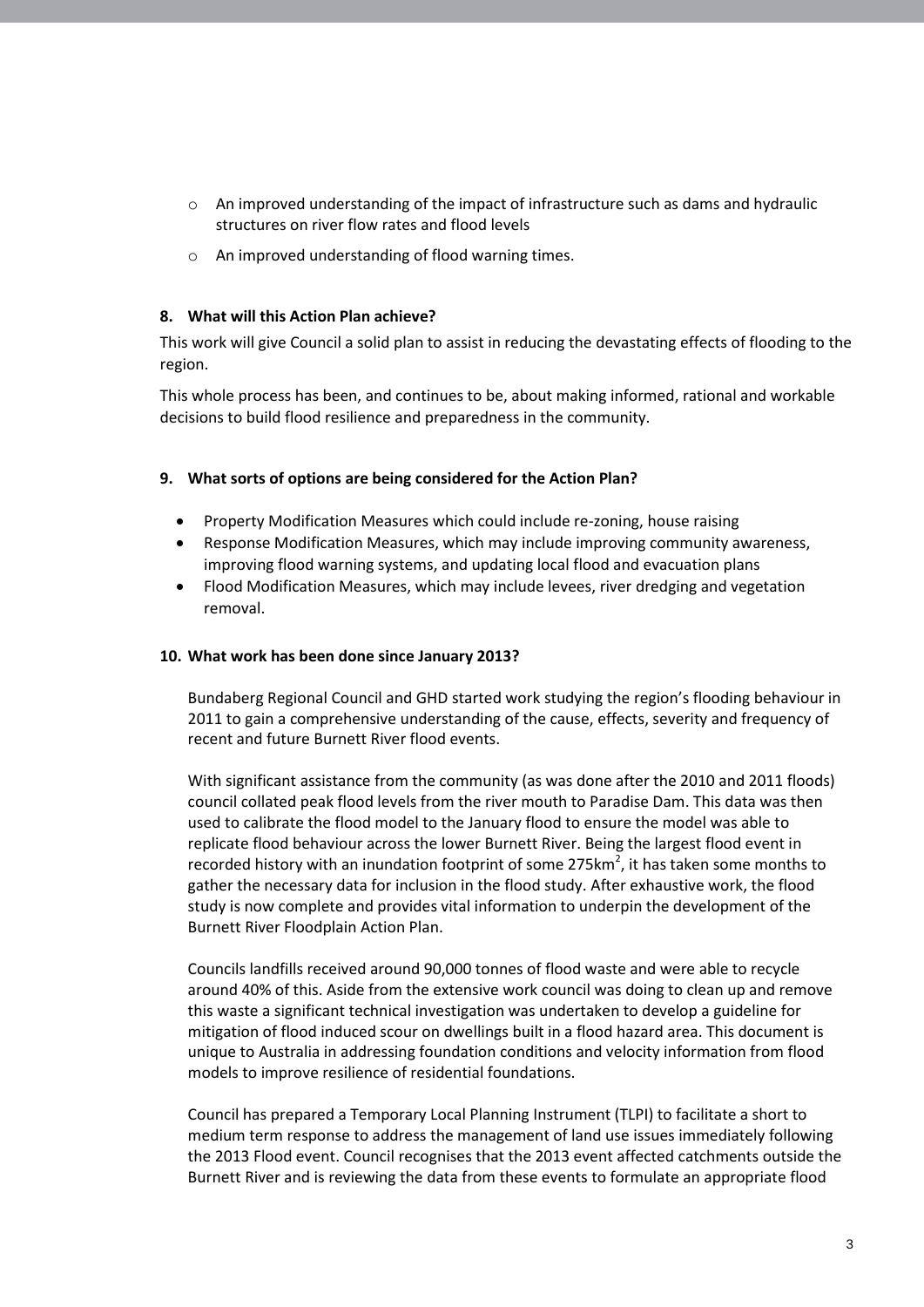response for these localities. As approximately 80% of the flood damage occurred within the Burnett River catchment, Council has given priority to this locality for the most immediate flood response. Further information on this can be found on Councils website: <http://bundaberg.qld.gov.au/development/regulatory-building-planning-flood-response>

The Burnett River Floodplain Action Plan is the next step in the process and will use the technical and scientific data from the flood study to develop a range of floodplain management options that aim to reduce the potentially devastating impacts of future flooding in the Bundaberg region.

### **11. How much of a say will the community have?**

Council is seeking ideas and feedback to better understand what options and strategies they would like Council to consider as part of the project.

The Burnett River Floodplain Action Plan will be informed by consultation with the community and technical representatives to identify and confirm the top five floodplain management options and strategies.

The project will be supported by a dedicated, independently facilitated Community Reference Group which will be in place for the duration of the project.

Ideas and feedback from the community, the Community Reference Group members, and the Technical Working Group representatives will be summarised and fed into the Multi-Criteria Assessment (MCA) process later in the year.

# **12. If the options that come out of the MCA differ from that of the community will you undertake further consultation?**

Everything we do must be rigorously assessed, and stack up in terms of its engineering feasibility, and advantages and disadvantages.

The Multi-Criteria Assessment will provide a robust and transparent tool to refine resilience strategies informed by the consultation by assessing them against a set of agreed weighted criteria. The project's Community Reference Group will help determine how much weight is given to each of these criteria before it is fed into the MCA process.

It will objectively consider options based on the feasibility, effectiveness, social, environmental and economic advantages and disadvantages of each.

#### **13. What information came from the flood study?**

The flood study provides a solid and detailed account of what may happen during a flood and provides Council with:

o Calibrated flood models